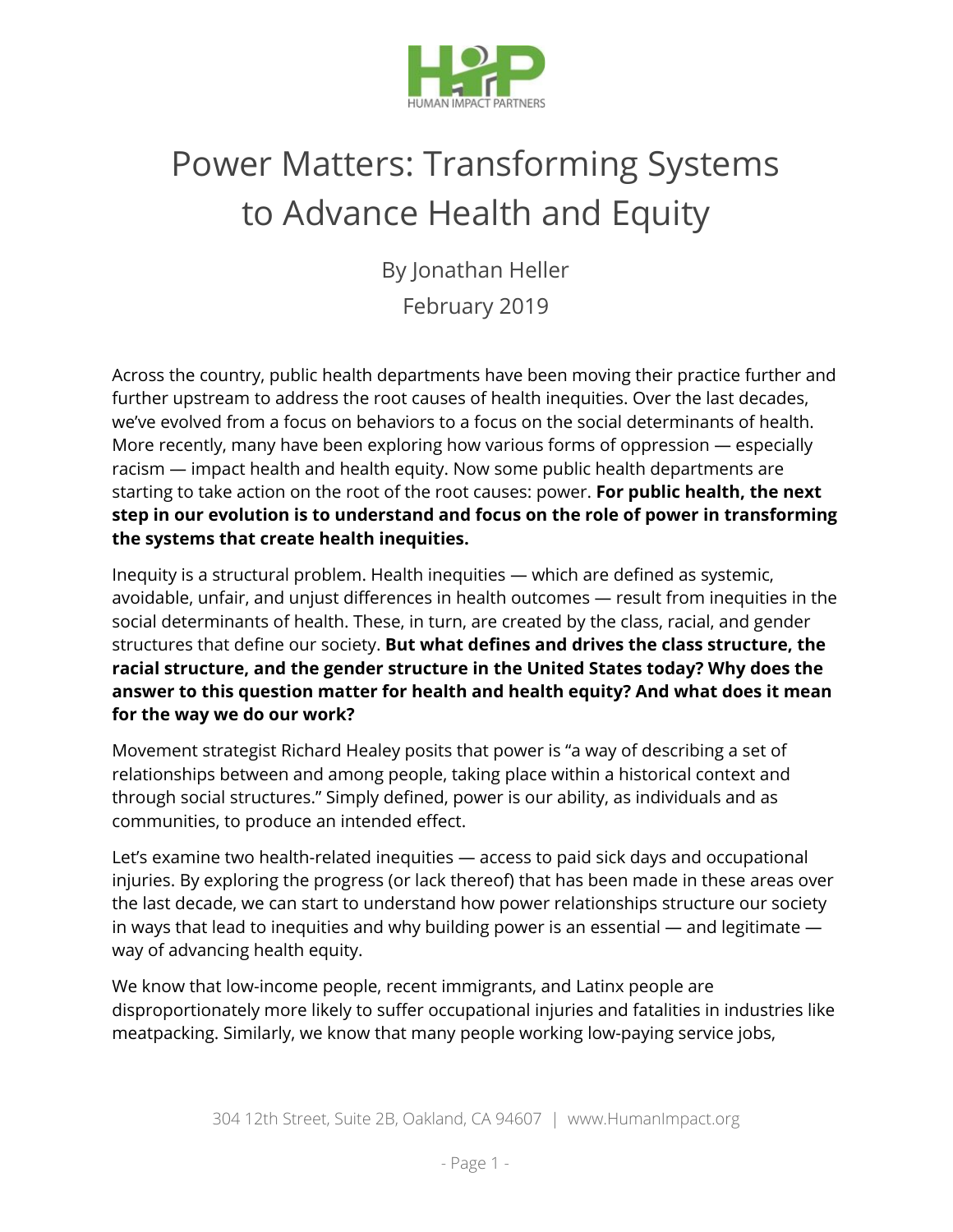including 85% of restaurant workers, lack paid sick days to care for their families or themselves when ill. This increases the spread of influenza and norovirus, unnecessary emergency room visits and hospitalizations, and emotional and financial stress on workers and their families.

The relationship between workers and the owners of large corporations defines our class structure. Running meat-processing lines at higher speeds leads to higher productivity and higher profits, but is known to be unsafe. Not having to pay workers for time they are sick means that corporate owners increase their short-term profits, but research has shown that providing paid sick days in fact decreases the high cost of turnover and increases productivity. In both cases, owners of large corporations may benefit financially in the short term from creating and maintaining the policies that lead to inequities.

How do the workers facing inequities make their voices heard? How do they hold key decision makers accountable and shift policies and systems to advance equity? Over the last decade, paid sick days advocates have won victories at the local and state level all around the country. Workers in industries with high rates of occupational injuries have not. Why?

In the case of both paid sick days and occupational injuries, advocates face a pervasive, dominant narrative created and maintained to keep corporate owners in the driver's seat: society must do everything to improve the economy and create jobs; the free market is the best mechanism for this; private industry is efficient; government and government regulation are inefficient; anything that interferes with the free market will kill jobs; organized labor is corrupt and also kills jobs. This narrative presents the issue as workers versus business and the economy and suppresses a different narrative, one that focuses on society and government setting up rules that create a fair and inclusive economy that works for all, not just a select few.

Owners of large corporations have created powerful alliances like Chambers of Commerce around the country as vehicles through which they can work together to achieve their goals. Both individually and through these alliances, corporate owners propagate the dominant narrative and make large campaign contributions, giving them influence over elected officials and the ability to shape the political agenda, often in the form of less regulation — regulation designed to maintain the checks and balances between worker interest and corporate interest.

Paid sick days advocates have been able to counter these corporate advantages by using power-building strategies so those most impacted by the lack of paid sick days could hold elected officials accountable and bring about legislative change. For example, restaurant workers (e.g., Restaurant Opportunities Center), Latina women (e.g., Mujeres Unidas y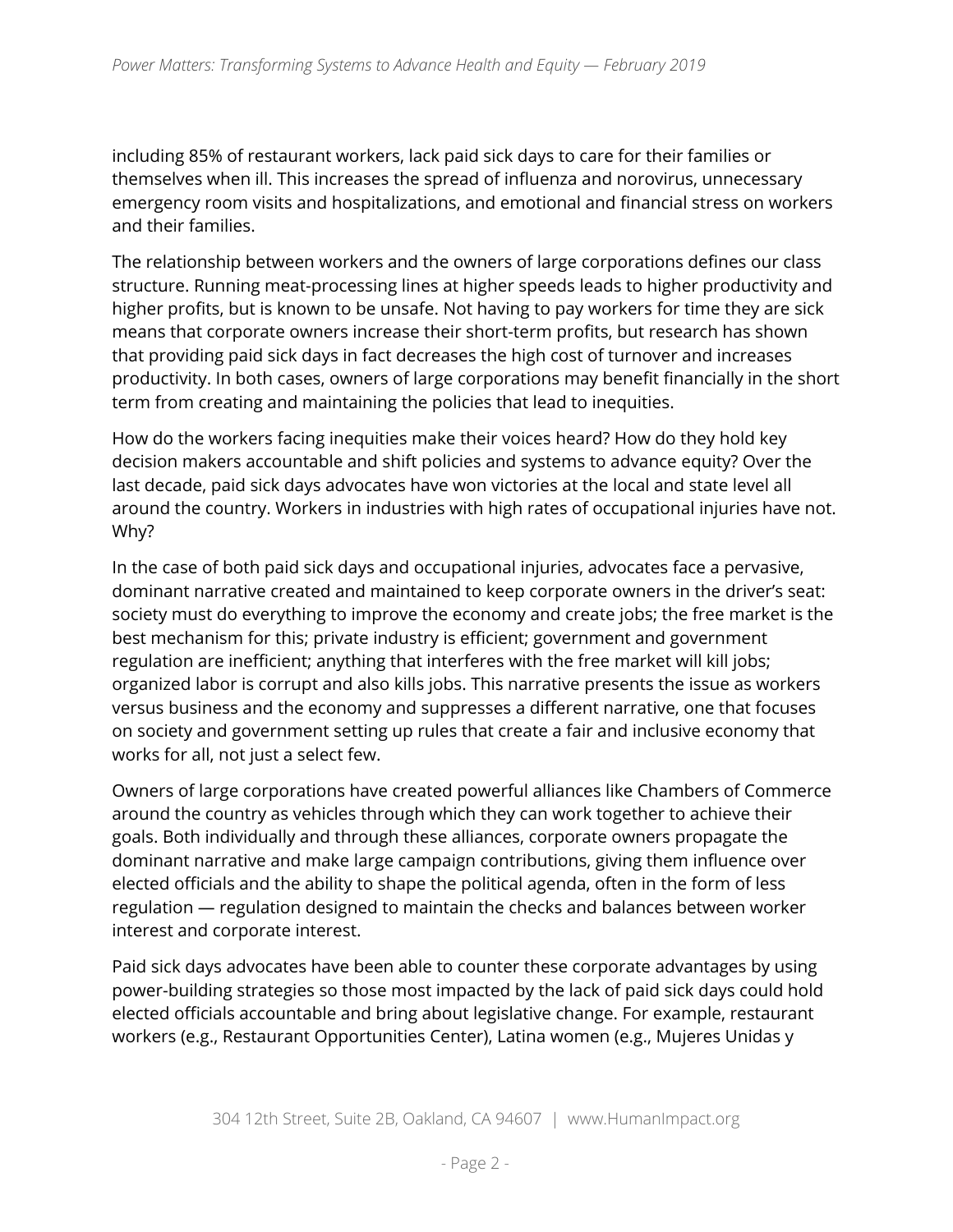Activas), and mothers (e.g., MomsRising) organized. These groups listened to their members about the issues that affect their lives, built members' skills and leadership, worked with them to develop policy solutions, and built their collective voice to demand change. They also formed alliances (e.g., Family Values @ Work nationally, and its member group, the California Work and Family Coalition) with organized labor and other advocates and with small business owners. These broad and diverse alliances further amplified community voices and successfully put forward a different narrative that gained prominence, one based on facts and evidence. This narrative argued that the lack of paid sick days affected everyone's health and well-being — not just restaurant workers, but anyone who eats in a restaurant; not just day care providers and nursing home workers, but anyone with a child in day care or a parent in a nursing home.

## Elected officials felt the pressure: **those ingredients — organizing, alliances, and narrative change — led to the passage of paid sick days legislation across the country.**

Public health played a key role in achieving paid sick days policy change by providing advocates with data about disease outbreaks and avoidable hospitalizations, contributing a public health lens to the transformational narrative, and by advocating publicly and giving testimony in favor of paid sick days. Public health was not the lead on this health equity issue, but by building on existing, trusting relationships with organizers and following their leadership, public health was able to evolve its own practice into the realm of building power.

Similar progress hasn't been made around occupational injuries, though they have huge impacts on workers, their families, and their communities. Corporate owners have used government to successfully limit the influence of unions like United Food and Commercial Workers that represent many workers in the meatpacking industry across the country. New worker or community organizing groups and alliances have not yet gained strength, and the role of OSHA (Occupational Safety and Health Administration) has been limited to activities like inspections and educational efforts, at least partially due to a lack of funding. As a result, the dominant narrative and regulatory environment have not been disrupted.

Public health could choose to take on a leadership role around inequities in occupational injuries, building power for transformational regulatory change. We could support new models of organizing (e.g., among immigrants) as well as organized labor, providing data, capacity building, and/or resources to build worker power. We could use public health's convening power to form alliances among these organizing groups and between them and other potential allies. And we could develop and propagate a transformational narrative that focuses on creating an economy, and in particular a food industry, that support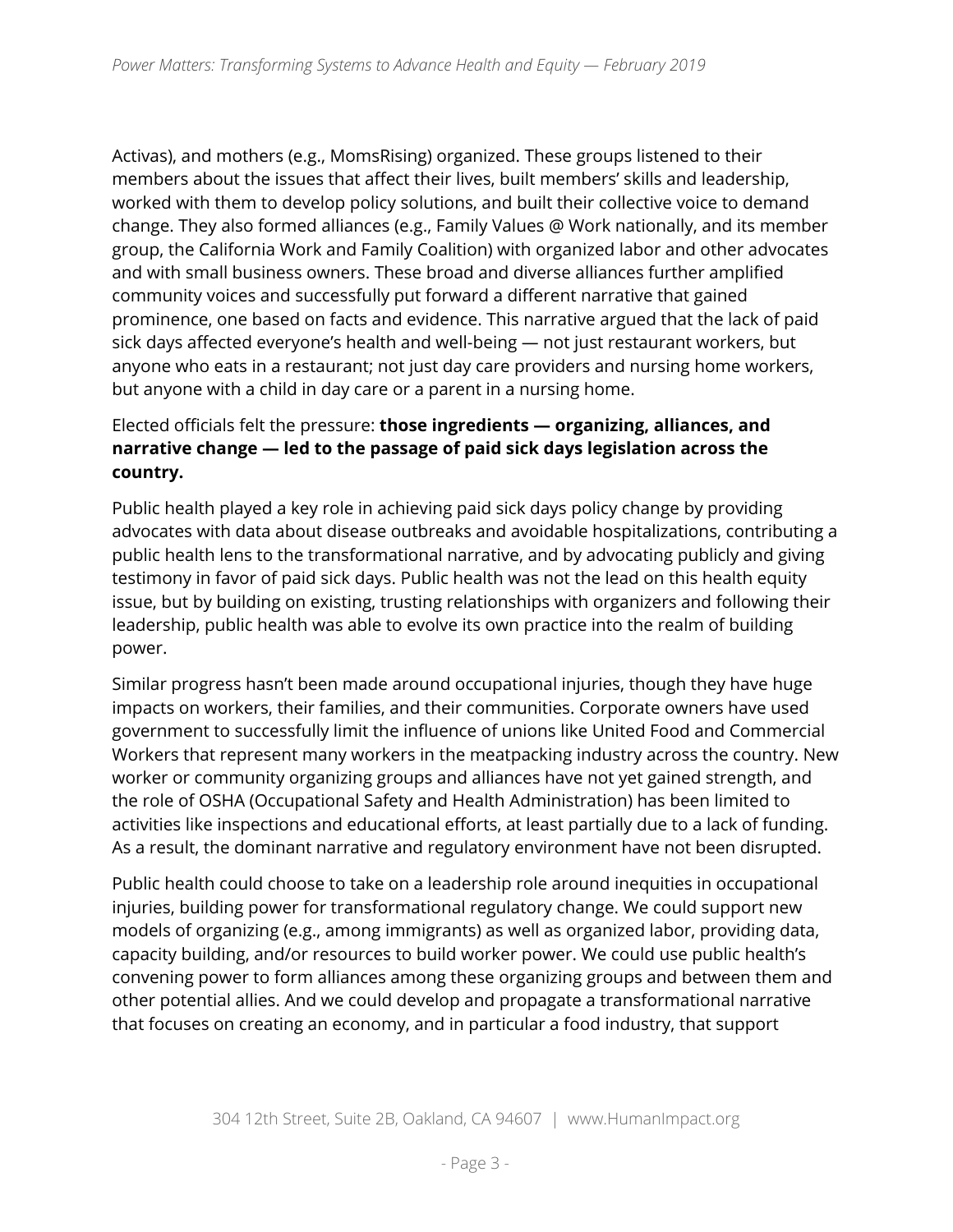everyone's health and well-being, and through which food workers and consumers, as well as their families and communities, thrive.

All of these activities are part of public health's mission, as defined by the Institute of Medicine, of "assuring the conditions in which people can be healthy." We just need to choose to do this work and build our capacity to do so.

#### **From these examples, we can see that the power structure between people who control capital and people who must work to earn a living defines our class structure, and that public health can play a role in changing those structures. Similar stories can be told about other pervasive and oppressive power structures that systematically create and re-create health inequities generation after generation.**

The power structure between men and people of other genders — women, trans people, and those who are gender non-conforming — results in inequities in such areas as reproductive health outcomes and access to health care. We have a cultural narrative that allows Viagra to be covered by medical insurance while "period poverty" is a concept virtually unknown — even as women continue to earn considerably less than men.

Racial power structures are complex. The dominant structure is the one between White people and other racial or ethnic groups — Black, Latinx, MASA (Muslim, Arab, and South Asian), and others. Corporate capitalists and their allied politicians, with the complicit support of other White people, use policing and incarceration, voter disenfranchisement, racial anxiety, fear and hatred, and the diverting of societal resources away from communities of color to purposely maintain power through racialized hierarchies. There are also power dynamics between communities of color. White people strategically stoke those — for example by furthering the myth of Asians as a "model minority" — to ensure that communities of color do not join together (or with low-income White communities) and increase their collective power. These racial power structures have catastrophic health impacts on communities of color, which, on a population level, have higher rates of every chronic disease and shorter life expectancy.

**Health outcomes track along many other dimensions of identity — ability, sexual orientation, etc. These inequities all share as a root cause power structures that advantage one group over another through laws, policies, cultural norms, and practices that simultaneously feed into and re-create oppressive systems that profoundly shape our opportunities and our lives as individuals and communities.** This is not an accident, nor does it have to be this way. The civil rights movement demonstrated how people power can exert a force strong enough to course correct societal injustice.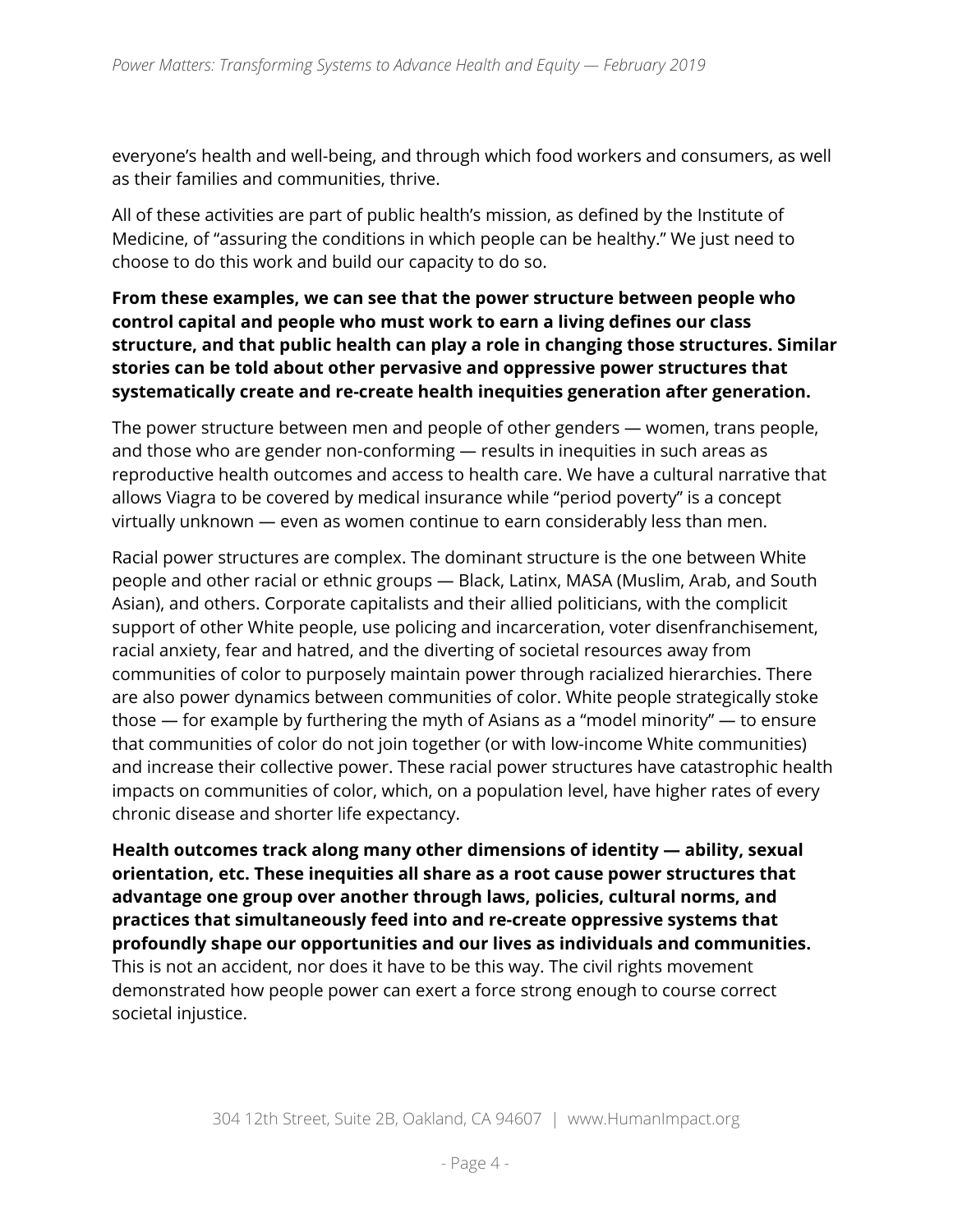An analysis of power requires considering how it manifests according to dimensions of particular identities. **Power imbalances, though, are not inherently about dimensions of identity, but about people manipulating those identities to maintain power and control over resources and society.** We must recognize that White supremacy is fueled by politicians and parts of the corporate conservative infrastructure that perpetuate and then take advantage of anxiety about difference in order to augment their power, divide working people, and ally some sections of the White working class and poor to their side.

Power relationships are dynamic and change over time. At various points in US history, workers have exerted more power through organized labor than people who control capital. Recent years have seen a decline in worker power through unions, and some rise in power through worker centers and other new organizing formations. The LGBTQ+ community has made tremendous progress over the last two decades. Yet since 9/11, the power of White people compared to the MASA community has increased with the use of state violence and policing as well as policy change like the Muslim travel ban. Increased surveillance of MASA communities has, in turn, led to increased use of surveillance in policing across the board, but particularly in Black and Latinx communities.

**Simply put, power, as a driver of our class, racial, and gender structures, matters for health and health equity.** Power structures — maintained by people with power, including people in public health — lead to community conditions in which only the few can thrive and be well, to a health care system in which not everyone has equitable access and outcomes, and directly to health outcomes that result from how people cope with discrimination and feelings of lacking agency. Public health research shows us clearly that the degree of power and control we have as individuals and communities has a direct impact on our health outcomes. And that power concentrated in the hands of a few, and the inequality that follows, hurts the health of everyone in our society, of every racial group, class, gender, and identity.

If we do not help build and support the people power that can change these underlying structures, we will fail to make long-lasting changes that benefit communities facing inequities. **Power structures are the key feature of our society that public health must play a part in transforming so as to advance health equity.**

As others who have studied power have found, we must change who is in charge, making the rules, and dictating who has to follow them. We must redefine what is on the political agenda, moving resources from those who benefit from inequity to those struggling to thrive. And we must shift people's worldviews, expanding what together we can imagine as possible.